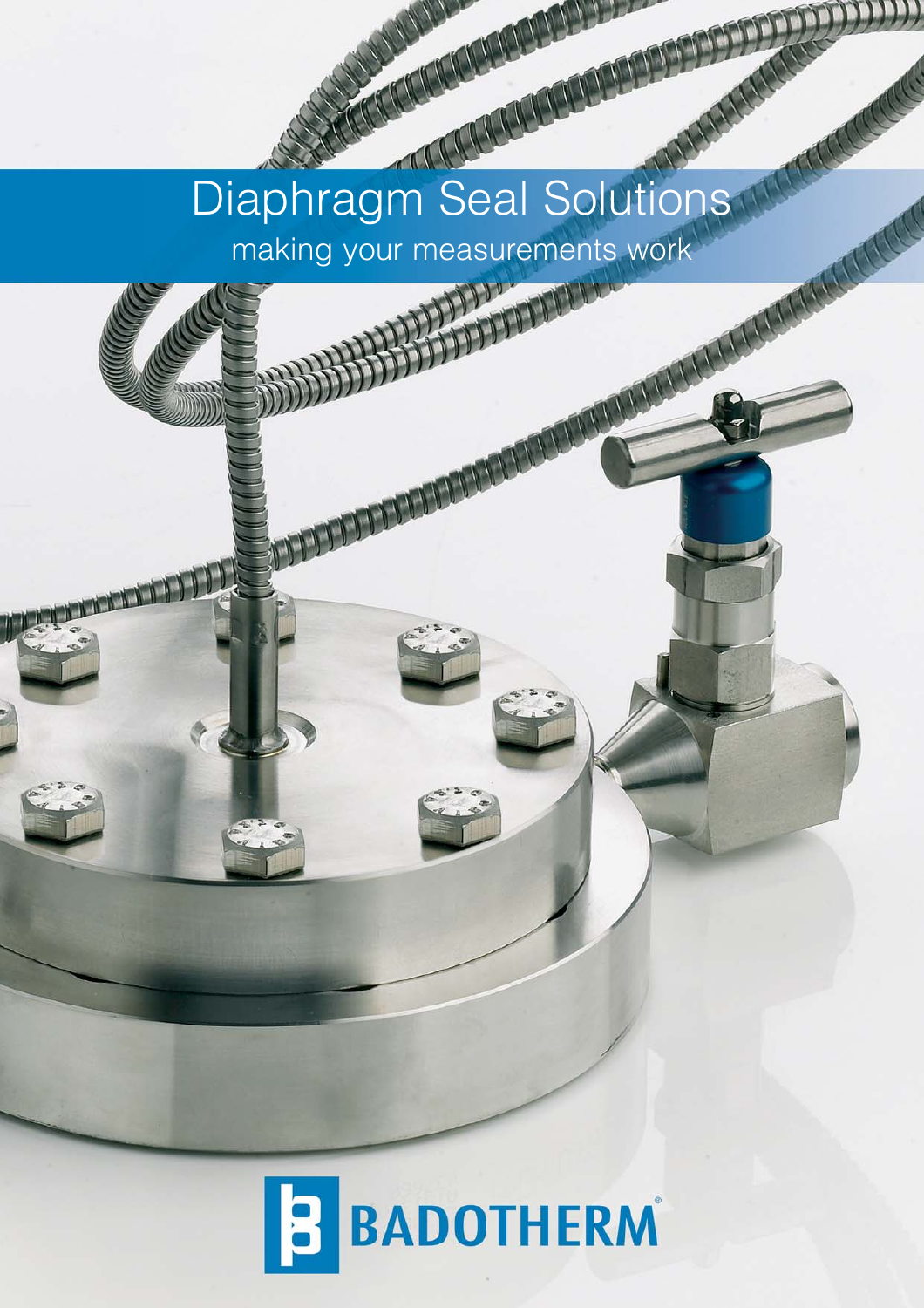### Badotherm

We are a Dutch family owned company, headquartered in the Netherlands, with over 50 years of experience in the field of process instrumentation. Founded back in 1957 as a production- and repair shop for thermometers, today we are a leading manufacturer of Diaphragm Seals, Pressure Gauges, Temperature Gauges, Thermowells, Instrument Valves and Manifolds. We have offices and facilities in Europe, the Middle East, India, the Far East and the Americas.

We thoroughly understand the requirements put on our products alongside the needs of our customers. Our dedication to quality is a founding principle of Badotherm. This commitment is underscored by our ISO 9001:2008-certified Quality Management System, which challenges us to continually improve our processes and approaches in order to deliver the best possible results in the industry.



### What we do

We assemble Diaphragm Seals to pressure instruments. Diaphragm Seals are used to separate the pressure instrument from the process, to protect the vulnerable measuring element. Badotherm has over 30 years experience in mounting and filling Diaphragm Seals with pressure instruments, and specializes in the assembly with pressure transmitters. Badotherm is the preferred supplier of several leading pressure transmitter manufacturers, where most applications end in the demanding chemical and petrochemical industries.

The mounting and filling is done professionally according to stringent procedures. All communication tools for the various communication protocols are available (a.o. HART, FIELDBUS, D/E, BRAIN, Foxcom) as are the required (calibration) test equipment and tools, with a 0,01% accuracy.

### Global coverage

Being able to provide a global offering of our Diaphragm Seals has been a request of both our end user accounts as well as of some of the leading pressure transmitter manufacturers. With the opening of our Badotherm Americas office in Houston, Texas, Badotherm has now 5 Diaphragm Seal assembly centres around the world.

This enables us to service and supply our global customers of our high quality service and solutions. With the headquarters in The Netherlands, we support each



Badotherm Diaphragm Seal assembly centre with the latest equipment for Diaphragm Seal filling technology, as well as application knowledge and access to our engineering database. The qualities of our products are monitored by our internal Diaphragm Seal auditing programme, to ensure the same high quality standards of products and services all over the world.



THE OPENING OF BADOTHERM AMERICAS PROVIDES A GLOBAL **COVERAGE**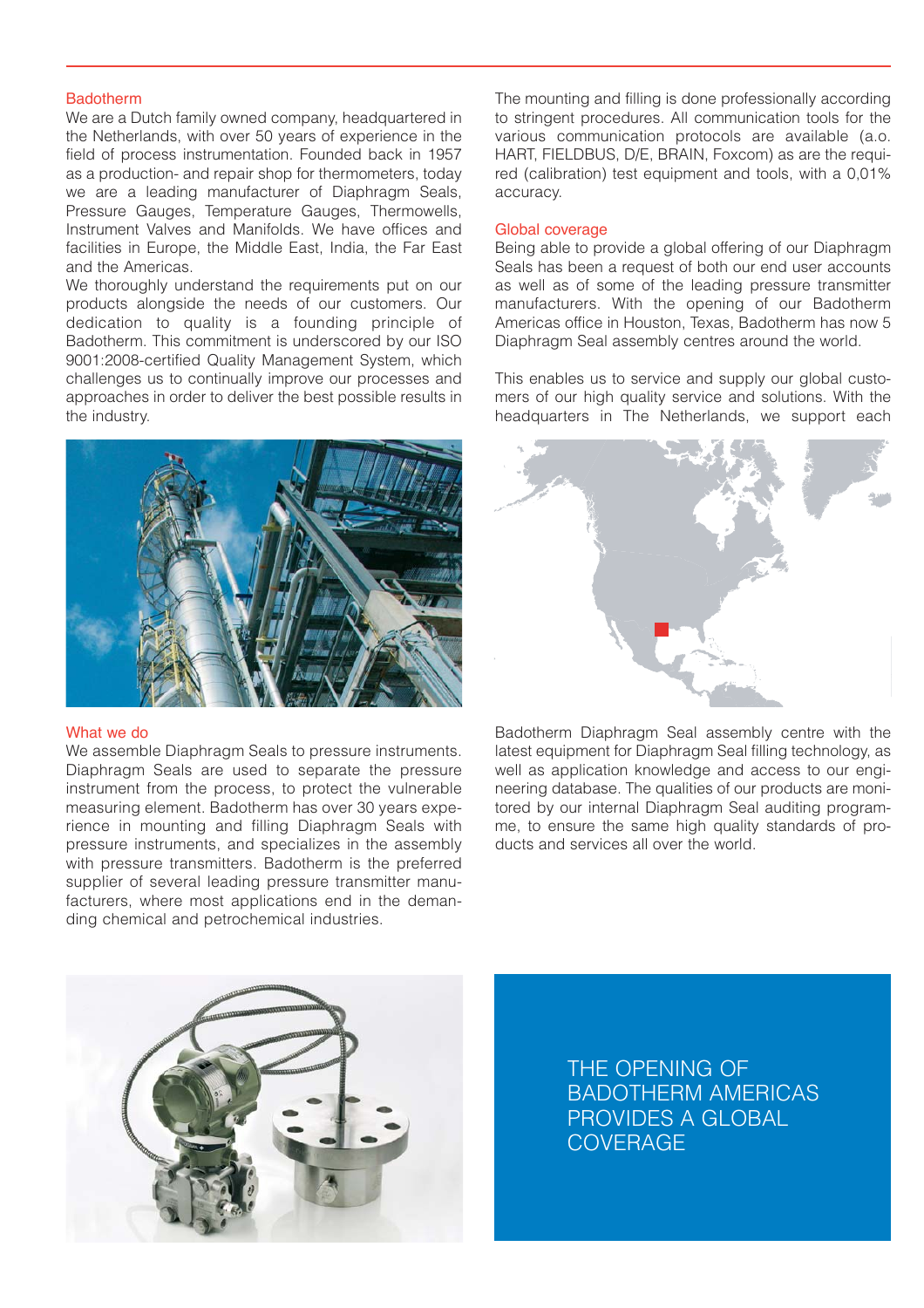# STATE-OF-THE-ART FILLING TECHNOLOGY COMBINED WITH SOLID INSTRUMENT APPLICATION **KNOWLEDGE**

### Diaphragm Seals mounted to pressure instruments

A Diaphragm Seal can be mounted to almost all pressure instruments. Mostly they are used in combination with (differential) pressure transmitters, but also in combination with Pressure Gauges and pressure switches. The use of Diaphragm Seals is recommended when the process medium:

- Is too aggressive, corrosive, toxic and/or highly viscous
- Has a (extremely) high or low temperature
- Has crystallization and/or polymerization
- Requires sanitary or other customized process connections

Diaphragm Seals are also used for liquid level measurements in pressure retaining tanks instead of 'wet legs'. Also they are used when in the process there is a chance of presence of hydrogen ions (H+) that can permeate the diaphragm. In those cases, a Diaphragm Seal with gold plating offers the required protection.

The pressure instrument is direct mounted or through a capillary line to the Diaphragm Seal. The complete volume of the Diaphragm Seal, the capillary and the measuring system, is filled under high vacuum with the appropriate fill fluid. The process pressure applied will be transferred through the diaphragm to the measuring system. The volume displacement has to be sufficient to control the sensor of the transmitter or the bourdon tube of a pressure gauge. For an accurate measurement the relation between diaphragm diameter and volume displacement is important.

### State-of-the-art filling technology

Badotherm develops their latest stateof-art filling technology fully in-house. Each of the diaphragm seal assembly centers have similar equipment and specifications, completely standardized to the latest technology. Badotherm HQ comply a stringent quality control towards the offices around the world to maintain the highest quality standard regarding to the mounting, filling and testing of Diaphragm Seals with pressure instruments.

Making use of this high accuracy filling method, allowing for an optimal degassing of the fill fluids, Badotherm Diaphragm Seals have a negligible influence on the accuracy of the instrument.

The seals are filled with fluids, such as silicone based oil, glycerin, or vegetable oils. Badotherm has a wide variety filling of special inert fill fluids, such as halocarbon for chloride and oxygen applications and other special fill fluids for high temperatures (up to 420 °C / 788 °F).

### Diaphragm Seals, diaphragms and materials

There are several types of Diaphragm Seals, such as threaded and flanged executions, but also Diaphragm Seals with connections for sanitary requirements. Badotherm seals comply with the international applicable standards, such as the ASME B16.5 or the EN1092-1 (used to be DIN standard), and also JIS executions are available. Normally, the Diaphragm Seals are made from stainless steel AISI 316 (L), but often it is required that the Diaphragm Seal needs to be made of materials like Tantalum, Monel® 400, Titanium, Duplex 2205 or 2507, Hastelloy® C276 or Inconel® 825 or any other exotic material. This can be for the diaphragm material only, but also for the complete wetted parts, being in contact with the process medium. Furthermore, it is possible to plate the diaphragm with a coating (PTFE, PFA or gold). Badotherm makes standard use of a diaphragm of 75 micron thickness, allowing an increased flexibility and a higher accuracy. Badotherm capillaries are always armored and are always welded to the seal to prevent the risk of leakage and for a more robust design in the field.

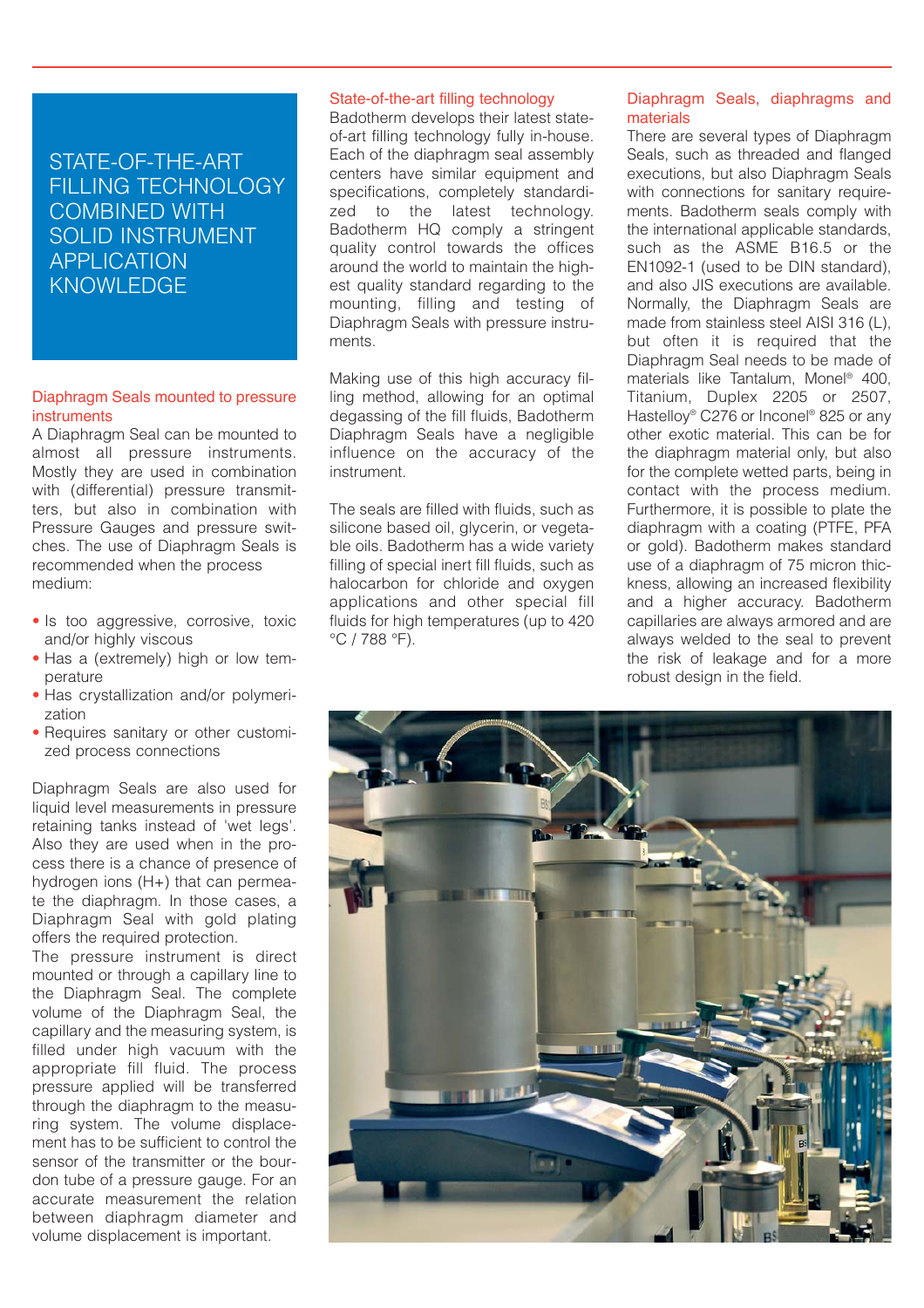

Gold-coating for hydrogen protection Hydrogen is nature's simplest and smallest atomic element. But despite its minuscule size, it can have a significant and unwelcome impact on chemical processes. Hydrogen atoms can permeate the molecular structure of a seal's diaphragm. In order to prevent this, we have developed the most sophisticated gold-coated Diaphragm Seals on the market. In fact, we're one of the few manufacturers to use a 24crt 40µm gold-coating on our seals. We also offer a wide range of gold-coatings to meet various customer and market demands.



# High Temperature Diaphragm Seal (HTDS) for pressure measurement up to 600 °C / 1112 °F

Higher pressure and temperatures are known to improve overall process efficiency. They also pose a challenge when it comes to monitoring. To continue accurate measuring under extreme circumstances, we have developed a Diaphragm Seal that withstands temperatures of up to 600 °C. This patented groundbreaking Diaphragm Seal lets you successfully control your chemical processes in conditions where other seals would fail.

|                                             | Andrew Federator &<br><b>PERSONAL</b><br><b>SADOTHERM BaseCal<sup>es</sup></b><br>H                                   | (F) (C) (F) (A) (F) are completely electronically decay to the first |                                                       |                                                                                                 |                                 |
|---------------------------------------------|-----------------------------------------------------------------------------------------------------------------------|----------------------------------------------------------------------|-------------------------------------------------------|-------------------------------------------------------------------------------------------------|---------------------------------|
|                                             | <b>CALCULATION 21943</b>                                                                                              | Tel: No. Sule 1<br>PAS ART - Editorate Man Pedrillo                  | <b><i>STACIONS</i></b><br><b>USEANS</b>               | g)                                                                                              | K)                              |
|                                             | <b>El rigiliat alumino</b>                                                                                            | <b>Analysis and Concerning the Concerning</b>                        |                                                       |                                                                                                 |                                 |
|                                             | the state of the company of the company of the company of the company of the company of the company of the company of |                                                                      |                                                       | Landship Three Lands, Lands & Contractors, Ltd.<br><b>MARINE</b>                                |                                 |
|                                             |                                                                                                                       |                                                                      | $m + 4$                                               |                                                                                                 |                                 |
| <b>LADDINIKIA BENCARO</b>                   | PEACY LINEARCH FALSE                                                                                                  | <b>WILLIAM County Prints</b>                                         | <b>CHANNEL BY COME</b>                                | <b>OR OTHER</b>                                                                                 |                                 |
| <b>CALCULATION (194)</b> Inc. or tux 1      |                                                                                                                       | <b>IT WANTED</b><br><b>Ave Armed</b>                                 | <b>Card</b>                                           | <b>MAIN</b><br><b>WAT ONE</b>                                                                   |                                 |
| <b>ES minimismo inserigas losa crecia y</b> | $\rightarrow$                                                                                                         | Top <i>Views</i><br>nell?                                            | <b>SHEWER</b><br>٠<br>÷                               |                                                                                                 | an i                            |
| $\alpha$ <sup>10</sup><br>$n =$             | $\sim$<br><b>Science between the Solicitories</b>                                                                     |                                                                      |                                                       | <b>OF ASSAULT COMPANY</b><br>where beginning women                                              | M <sup>1</sup>                  |
|                                             |                                                                                                                       | <b>TEMPERATURE</b><br>$-1$                                           |                                                       | <b><i>APOSTOR SEAL PERFORMANCE</i></b>                                                          |                                 |
| <b>STANDARD</b>                             | 1m                                                                                                                    | test bank of<br><b>WARRANTEE</b> WAS TIN                             | <b><i><u>CONTRACTORY</u></i></b>                      | Like site<br><b>STEWART</b>                                                                     | <b>Lan</b><br><b>VIE</b><br>Lan |
| <b>STATISTICS IN THE WAY </b>               | (I) conduct connections is negated                                                                                    |                                                                      | <b>And of Security</b><br><b><i><u>months</u></i></b> | List man<br>ALCOHOL:                                                                            | <b>SOF</b><br>100               |
| <b>March or count front 1</b>               | and in                                                                                                                | <b>ISSUALIA</b><br>seem 1.6                                          |                                                       | <b>Anderson Street, Square</b><br><b>Life asks</b><br><b>Dalla Greven aller</b><br><b>LIGHT</b> | <b>SMR</b>                      |
|                                             | ×                                                                                                                     |                                                                      | ×<br><b>North Client &amp; Lon</b>                    | LACING.                                                                                         | LEM<br><b>LOGISHI</b>           |
| <b>Ball American Street, SQ</b>             |                                                                                                                       |                                                                      | 6.91<br><b>SOFT</b>                                   | <b>AMMI</b><br>$4, 50$ m <sup>2</sup> .                                                         | Labor.                          |
| <b>Andrew Members Supply</b>                | signed.<br>$-$<br>sist <sup>4</sup><br>salesti<br>w                                                                   | staffs.<br><b>STAGNANO</b>                                           | $a \in \mathbb{R}$                                    |                                                                                                 |                                 |
| <b>Property designations</b>                | point present elevent calculated                                                                                      |                                                                      | hart Classification Class<br><b>AMERICAN</b>          |                                                                                                 |                                 |
|                                             |                                                                                                                       |                                                                      | <b>C</b> handwide a composition is                    |                                                                                                 |                                 |
|                                             |                                                                                                                       |                                                                      |                                                       |                                                                                                 |                                 |
|                                             |                                                                                                                       |                                                                      |                                                       |                                                                                                 |                                 |
|                                             |                                                                                                                       |                                                                      |                                                       |                                                                                                 |                                 |
|                                             |                                                                                                                       |                                                                      |                                                       |                                                                                                 |                                 |

# BaseCal: Diaphragm Seal performance calculation tool

Installing a Diaphragm Seal to a pressure transmitter affects that transmitter's performance. BaseCal is our proprietary web-based performance calculation tool that helps you select the best Diaphragm Seal application for your process, taking every factor into account. It calculates the total installed performance of the Diaphragm Seal application including the transmitter - so you know exactly what's going on in your entire system. With BaseCal you can easily change variables and conditions, allowing you to simulate and analyse the effects of various situations. Register for free on www.basecal.com.



BADOTHERM **SPECIFIC** SOLUTIONS FOR DIAPHRAGM SEAL MEASUREMENTS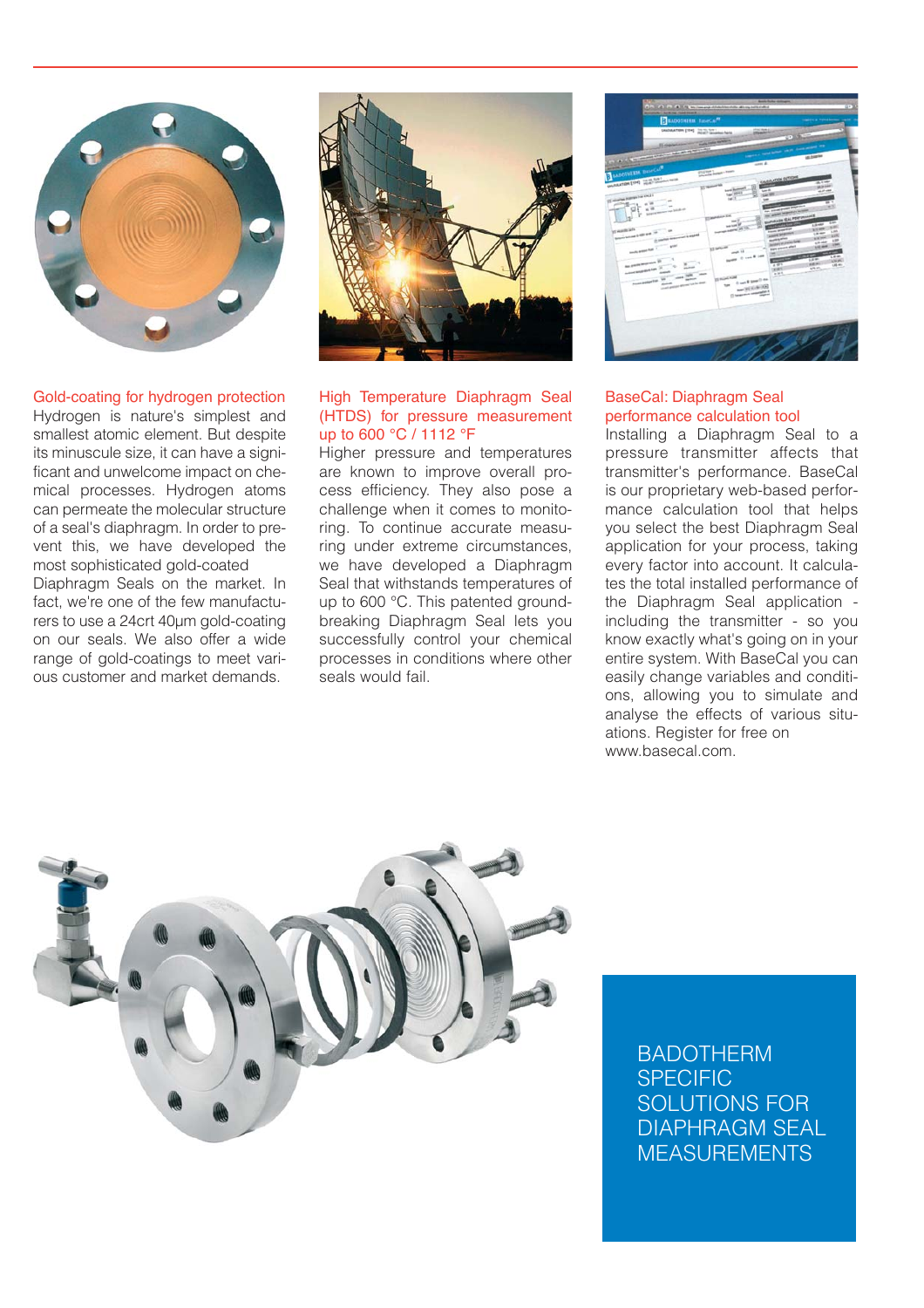

Low gauge pressure measurement Low pressures can be difficult to measure. That's why we have developed a specialized innovative method with a Diaphragm Seal and transmitter application called Low Gauge Pressure (LGP) measurement for low pressure monitoring. This Diaphragm Seal is capable of measuring pressure up to 20 times lower than other conventional Diaphragm Seals - down to 5 mbar / 2"H2O. A typical low pressure application is nitrogen blanketing which prevents process gasses from escaping to atmosphere. But measuring and controlling the low pressure in a corrosive environment can be a challenging endeavour. By using the LGP Diaphragm Seals you achieve better process control, and this means considerable savings in nitrogen consumption.



### Diaphragm Seal renewal - repair service

All of our applications meet the highest quality standards. But even the best products have a limited lifespan. Should your instrument's performance ultimately start deteriorating, we offer a comprehensive repair & maintenance service for pressure transmitters with damaged Diaphragm Seals. A key advantage of Diaphragm Seals is the fact they can be renewed, without replacing the entire pressure instrument. The substitute seal will function just as a new instrument, but without the higher costs and longer downtime associated with buying a whole new transmitter.



### Process simulation for critical applications

Diaphragm Seals are all about accuracy. All Diaphragm Seal applications are standard calibrated at room temperature. However, in the extremes of process measurement even the smallest deviation in seals may become noticeable. With our unique process simulation testing facility we can eliminate the smallest deviations by simulating various process conditions. This enables us to set each instrument we produce to its specific intended application. This additional testing is typically recommended for critical applications with a span below 100 mbar / 40"H2O, absolute pressures, and/or process temperatures above 150°C / 300°F.

MAKING YOUR MEASUREMENTS WORK WITH DIAPHRAGM SEALS